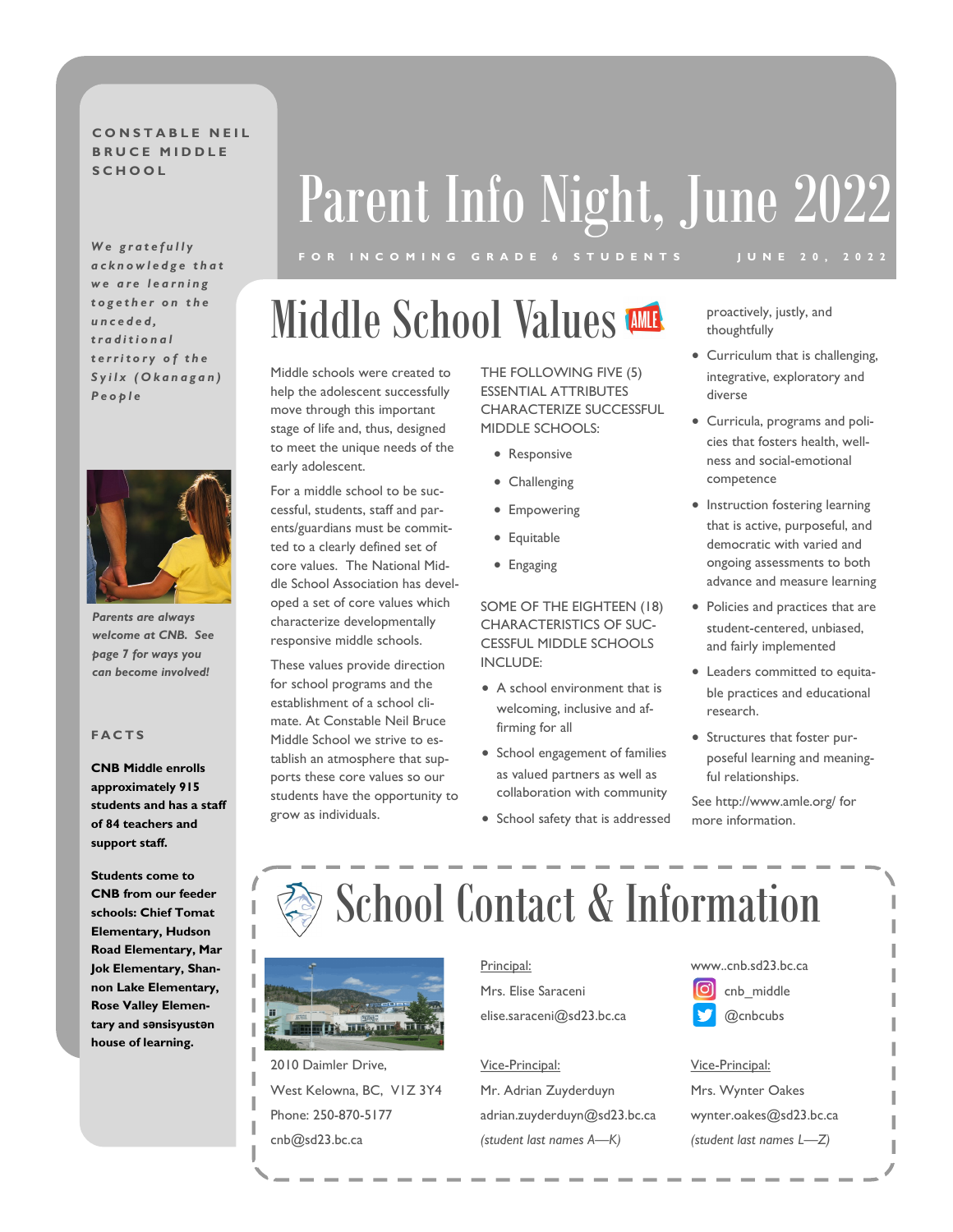#### **P A G E 2**

**CNB has a team of support to help students succeed.**

### Advisement & Teaming

#### *Teaming*

Teacher teams are one of the most widely recognized features of a true middle school. Teaming is used to describe the way in which we organize instruction in middle schools. Teaming is a collaboration between adults with varied expertise and the group of students they teach.

Gr. 6 students will be taught their core subjects (English, Social Studies, Math, Science, French and Physical Education) by a team of teachers who will get to know them well. They will monitor student progress and attendance, and communicate this information to parents/guardians and students.

#### *Advisement (ACE block)*

Keeping in alignment with middle school values, each student at CNB will be taught by one of their teachers during ACE block. ACE is a mentorship block held once a week. ACE is an additional time teachers are able to provide

each student with a caring advocate to help the student to feel capable, be connected, and contribute to the CNB Middle School community.

During ACE, students take part in a variety of activities including the Careers curriculum as well as developing in the Core Competencies.

Gr. 6 students will also experience four Explore classes: Drama, Music, and two different Technology Education focused classes.



*Food services will not be available the first week of school. Please be sure to send a lunch and snacks with your student.*

### School Focus

Central Okanagan Public Schools' purpose to educate students in a safe, inclusive, equitable, and inspirational learning environment highlights the goal in which learners develop foundational skills and core curricular competencies so that they can be empowered to follow their passions and strengths and thrive holistically as resilient and engaged global citizens.

In alignment with our district goals, CNB Middle School has as focus of *Equity & Inclusion*  while providing curriculum that is challenging, integrative, exploratory and diverse. As part of this focus, we lean into to the *First Peoples Principles of Learning* and *Calls to Action* as we move towards Truth and Reconciliation.

It is through this lens that we aim to support all our student as they grow and develop in the core competencies as outlined by the BC Ministry of Education.

We look to our student leaders and community members as we do this important work. We encourage student voice and agency as our learners experience various learning opportunities and explore and develop areas of interest.

### Grade 6 Orientation

In late August, Gr. 6 students and families will receive an email with your student's time for the CNB Gr. 6 Orientation lead by Gr. 8 Troop Leaders:

**Thursday, September 1st 9-10am <or> 11am-12pm in the CNB gymnasium**

Some of the goals of the Gr. 6 Orientation are:

- To provide a structure in which students make real connection with each other
- To guide Gr. 6 students toward both academic and social success in middle school
- To develop positive school climate and culture.
- To answer any pressing questions before the first week of school

**Note:** *Students are responsible for their own transportation to and from CNB on September 1st.*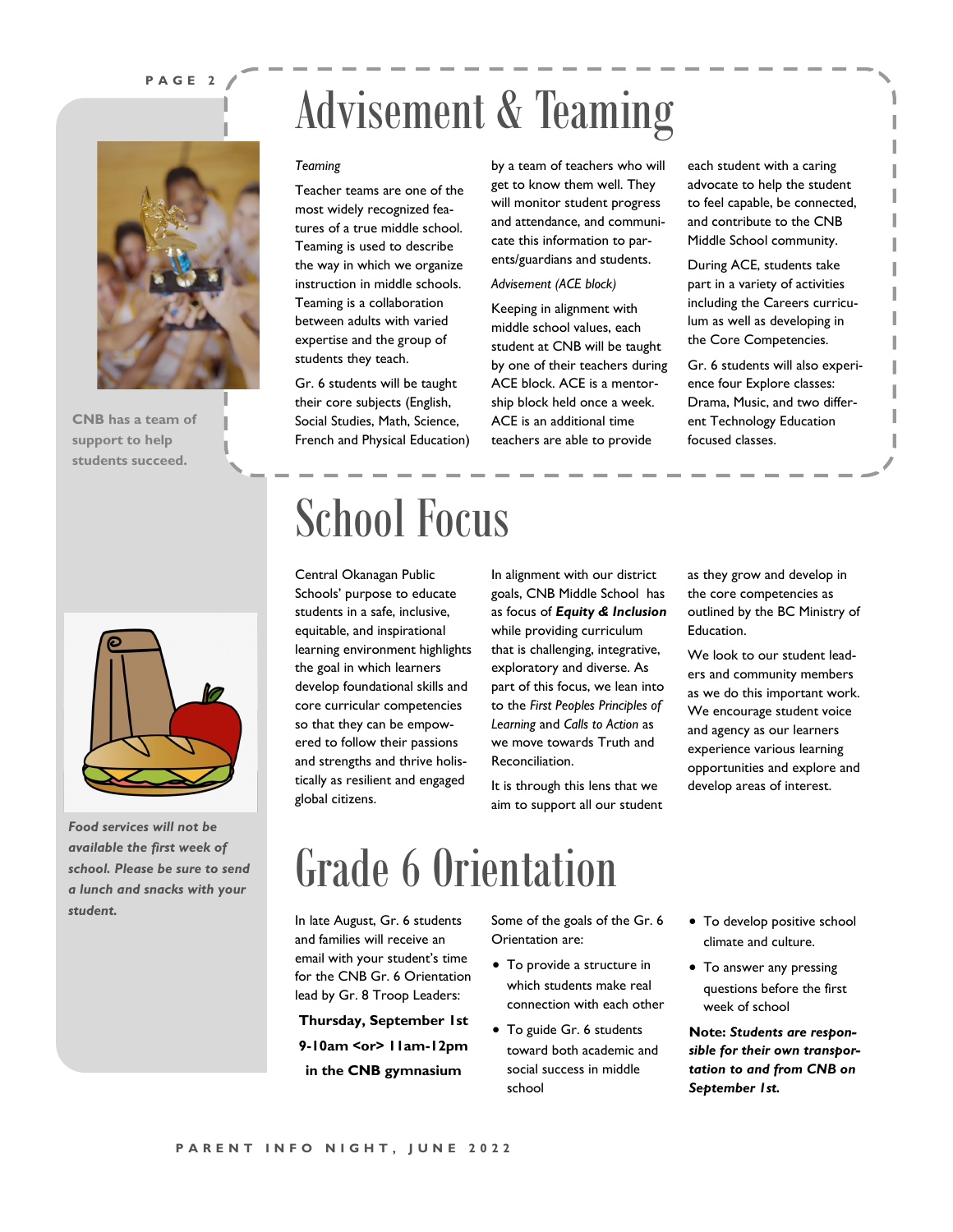### School Supplies

Students will need to purchase the following basics for the first week:

- Lined paper
- Pens, pencils, ruler, eraser
- Highlighters, pencil crayons or markers
- Basic calculator

Some teachers supply duotangs and others request students bring zippered binders. Teachers will provide more information about what will be used in their courses in

September. Sufficient warning will be given to allow time for students to acquire these items.

Gym Strip is needed for PE. Students will need runners (not skate shoes), a t-shirt, and shorts or sweat pants.



CNB Spirit Wear can be purchased in September, look for more info coming home in the fall.

### **Lockers**

Each CNB student is assigned a locker and a school combination lock on the second day of school in the fall.

Students may not exchange lockers. Personal locks are not permitted. Student lockers remain the property of the school and the school retains access to the lockers throughout the year.

Students should not share their combinations with anyone, including best friends.

Lost locks can be replaced at a cost of \$5.00.

*Registration for the school bus is done through the district Transportation Department at: www.sd23.bc.ca/ ProgramsServices/ Transportation*

I

Student Fees & Payment

All incoming students have a school Cultural and Activity Fee.

Students also have option to purchase other items throughout the school year. Some of these optional items include: yearbooks, CNB clothing and the lunch program.

Fee payments and other optional purchases can be made through the district online fee payment system.

Please register or sign in to your account by completing the following steps.

Step 1: Go to the CNB website at and access the School Cash Online link mid-way down the homepage.

Step 2: Register <or> Sign In.

Step 3: Complete fee payment and any other optional purchases.

School fees are due in September. Should parents/guardians have any questions about fee payments, please contact Mrs. Lynn Bateman (Head Secretary).

Concerns about fee payments can be directed to the Principal or Vice Principals. Alternate payment arrangements can be made for students who are experiencing financial hardship.

### First Day (& Week) of School

The first day of school is Tuesday, September 6th, 2022. Students will be in session from 9-11:45am.

Due to the scheduling process, and new registrations occurring over the summer, class lists will not be available until the morning of Tuesday, September 6th.

Student lists identifying their ACE block teacher will be posted outside the school on the first day. Grade 6 students will need to identify their ACE teacher and line up at their teacher's pylon by the front basketball court. Troop Leaders will be available that morning to help students find were to line up.

Students will spend the morning in their ACE block. Busses will be at CNB for the 11:45am dismissal.

Lockers will not be assigned until Wednesday, September 7th. As such, please send your student with only necessary items on the first day.

Wednesday, September 7th will be a full and regular school day. Students will have information from Tuesday about their schedule and room locations.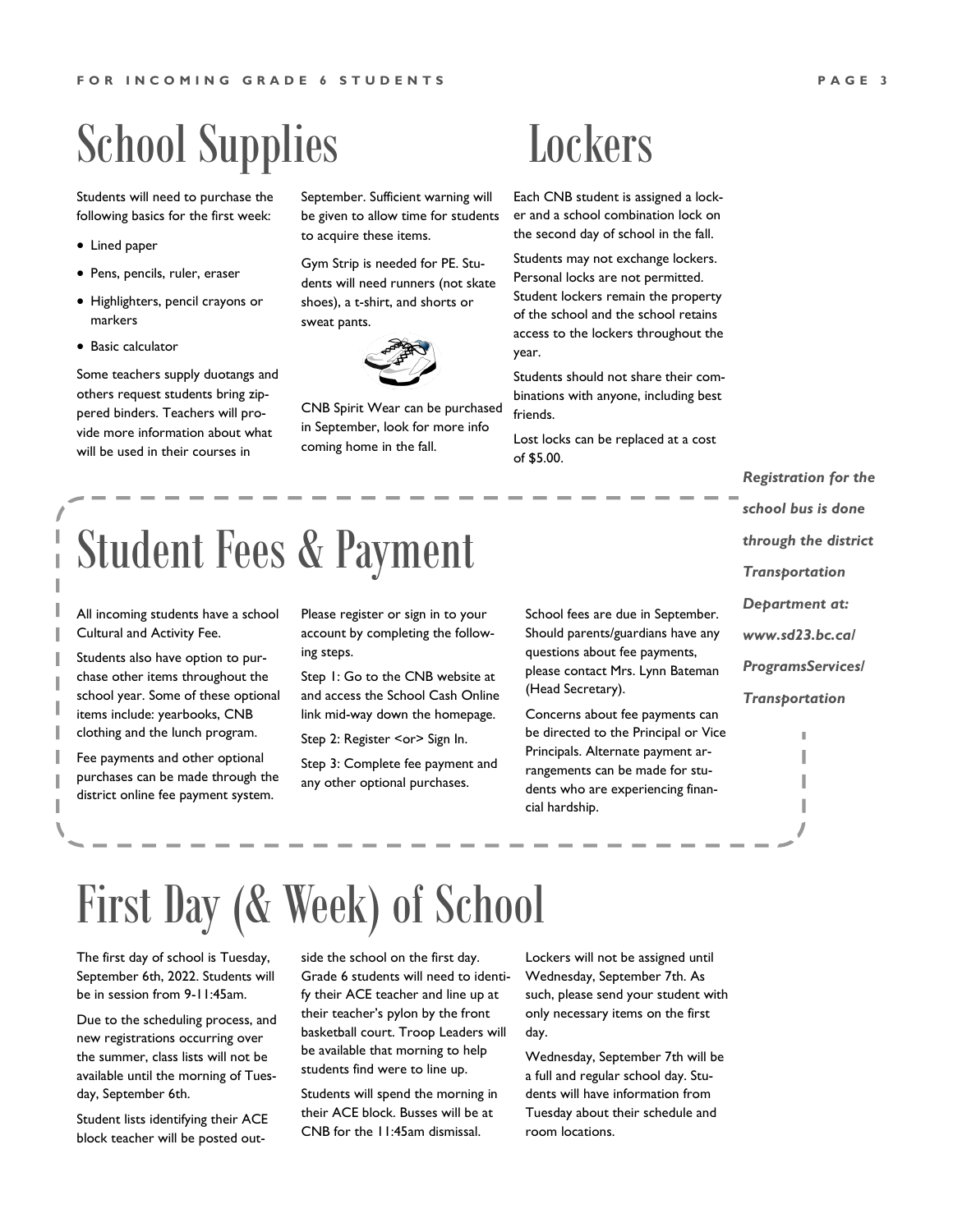### **P A G E 4**



**Please report absences by using School Messenger or phoning (250) 870-5177**

### Student Attendance

#### *School Hours*

School starts at 9:00 am and finishes at 3:14 pm. Some of the school & city busses arrive at 8:00 am and the school is open for students at this time.

The school office is open from 8:00 am to 4:00 pm. The school building is closed at 4:00 pm except for those students involved in programs that are scheduled after hours such as practices and rehearsals.

*Late Arrival Procedures*

A student who arrives late to school must report to the office to sign in. They will be provided a late slip to take to their classroom teacher. The student will be marked as an excused late if their parent has excused them in School Messenger or contacted the office.

#### *Leaving Early Procedures*

When a student needs to leave school early they need to let their teacher know. The student's parent or guardian also needs to sign the student out through School Messenger or phone the school. When it is time for the student to leave,

they must inform their classroom teacher and go to the office to sign out.

#### *Closed Campus*

Like all middle schools in the district, CNB is a *closed campus*  school. A student cannot leave during lunch unless they have permission from their parents to sign out. If a student lives close enough to walk home for lunch, the school requires the student to have a note on file in the office stating that the they have parent/ guardian's permission to do so. Students cannot take friends home with them.

### Absence & Illness Procedures

A parent or guardian should call the school and report a student absence. Someone is available to answer the phone from 7:30 am to 4:00 pm. If the office is closed a message can be left reporting the absence. When students are absent with no phone call or

prior notice from parents excusing their absence, the school with phone daily to notify home of unexcused absences. It is very important to notify the school if your student will be away.

If a student feels ill at school, they should ask their teacher for permission to go to the office. Someone will contact a parent/guardian. For safety reasons it is important that students do not call home without letting an adult know as an adult in the building needs to know when students are not feeling well.

### Lunch Options

Students have many options for food at CNB. Students can bring a lunch from home. Students are also able to purchase food in advance through the Lunch Program.

Lunch Program menus are available in advance and orders can be completed online. Payments are made through SchoolCash online.

In addition to ordering food in advance from the Lunch Program, items can be purchased "day-of" from the school store or vending machines. Both of these options have a selection snacks and drinks available.

If a student forgets their lunch they should let a staff member know. The staff member will provide the student with food. We do not want our students to go hungry!!

Additionally, all CNB students and staff are offered a fruit or vegetable snack intermittently through the month provided by the BC Fruit and Veggie Nutritional Program.

CNB also has a lunch program for those students who qualify.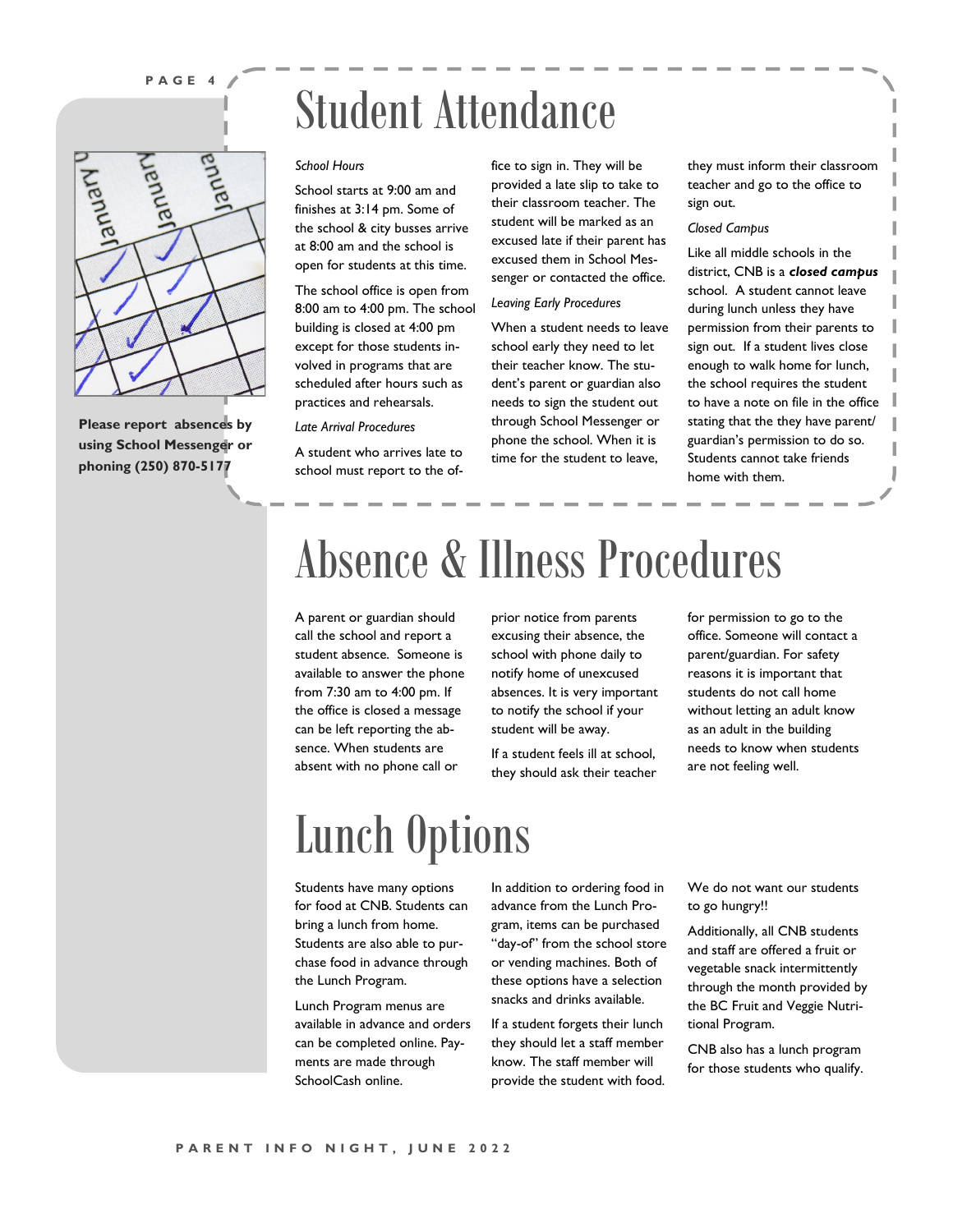### Helping your Adolescent become more Independent



**Access the staff directory on the bottom of the homepage of the CNB website.**

One of the most frequently asked questions from parents is, "*How do I help my student stay up to date with his or her schoolwork?*" Young adolescents are in the process of developing many different skills during their middle school years, but one of the most important is **personal responsibility**. If you wish to help your student develop in this area, one of the methods is to hold them accountable for dealing with any missing assessments.

*Consider the following scenario:*

You receive a notification from your student's teacher of missing assignments, or that they have one assignment that requires additional work to show understanding of the concepts covered.

*Recommended Response:*

Instead of contacting the teacher yourself and doing the leg work for your student, take it as an opportunity to help your student take ownership of their own responsibilities.

Discuss the missing assessment with your student, and clarify the reason for it. Make a plan with your student for them to see the teacher the following day and to create a plan to make up the missing work. When they get home,

follow up. Make sure your student and the teacher have put in place a plan of action and a definite timeline for completion. Congratulate your student if this has been done! Have them notify you when the plan has been completed successfully.

This response puts the onus squarely on the student for their own learning, and helps to reinforce independence and personal responsibility. Hopefully, after a few "supervised" episodes of this type, your student will begin to take this responsibility on themselves. If this response is ineffective, please contact your student's teacher to work on this issue as a team.

The goal is to help your student become self-sufficient with their responsibilities. Please remember – it is a process, and some adolescents will learn this more quickly than others. Don't give up!

*"Make a plan with your student for them to see the teacher the following day and to create a plan to make up the missing work."*

Messages at the Office

Parents are reminded that CNB encourages student independence and responsibility as these are both important aspects of an adolescent's personal growth. Therefore we encourage parents to remind their student before school of any appointments and personal reasons for early dismissal.

Use of personal devices during instructional time is at the discretion of the classroom teacher. Therefore, we kindly ask that if you are needing to get in touch with your child you do this during

breaks or lunch, not during instructional time. Students are able to check mobile devices at these break times.

In situations that you need to contact your student during class time, please call the school office. Your student will be informed of any messages that cannot wait until a break time and be allowed to contact you as needed.

With approximately 915 students attending CNB our main office is a busy place. We ask that you try to keep messages for your student to

only important last minute changes such as appointments and ways to get home after school.

Please also keep in mind the office is not a place to drop off items for your student on a daily basis. Of course, for the times lunches, school work, PE wear, etc. are forgotten at home, the office staff is more than happy to help with the delivery of these items.

Your cooperation in this area is appreciated. Thank you for your understanding.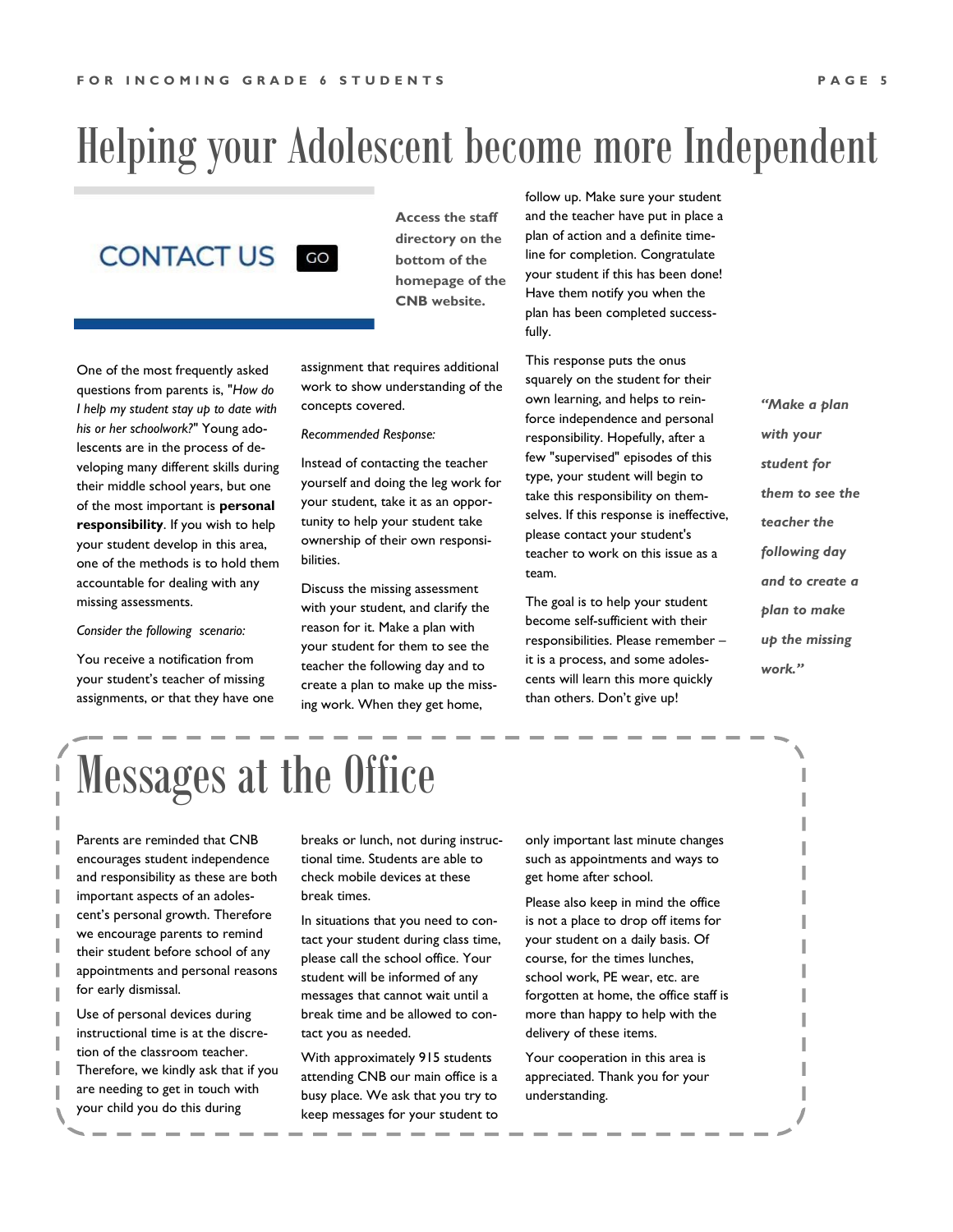#### **P A G E 6**



**A variety of programs and services are available at CNB**

#### *Student Support Department School Based Team*

Our Student Support Department is a critical pillar of the education program of our school. Its primary function is to coordinate support being offered to students whose needs are not being met by the regular program.

If you have concerns about your student your first step is to contact the teacher. In many cases, teachers can assist students in becoming more successful.

### Student Support

#### *Learning Assistance*

The learning assistance program exists to help meet the learning needs of students who have an identified Learning Disability. Our Learning Assistance Teachers work out of the Cub Hub, along side other teachers to support CNB students. They also connect with classroom teachers about students who may be struggling to develop a plan and a

course of action to support and/or pursue testing. *Gifted/Enriched*

Support Services & Programs

Based Team.

If teachers have concerns, they refer students to the appropriate support teacher or School

This team, comprised of the Learning Assistance Teachers, Resource Teachers, School Counselors, Behavior Support Teacher, Vice-Principals, Indigenous Advocates and other support staff, meet weekly to address the needs of specific students who have been referred by a staff member.

Students who have been identified as gifted will receive opportunities to be challenged both in and out of the classroom. Our Learning Assistance Teachers coordinate these student enrichment opportunities.

#### *Indigenous Education*

Our Indigenous students are provided with emotional, social, academic, behavioral and cultural support through our Indigenous Advocates. The quadrants of the Medicine Wheel and foundations of the Seven Teachings guide Indigenous student supports.

Students work with our Indigenous Advocates in both the Gathering Room and classroom. Many opportunities for cultural experiences are available to our Indigenous students throughout the year.

#### *Resource Support*

The resource program offers educational programming for students who have identified diverse needs. Our Resource Teachers and Certified Education Assistants coordinate with classroom teachers to support student learning. Learning activities may occur in both the classroom and the Resource Room and are based on a student's individual needs.

### Additional Student Supports

#### *Counseling*

Students at CNB have the ability to meet with our School Counselor. These meetings are confidential and support is available in the areas of personal and social issues, problem solving, peer mediation, academics, and organization.

#### *CONNECT*

The CONNECT program supports students who experience behavioral and social challenges. Through connection and skill building opportunities with our Behavior Support Teacher, and Certified Education Assistant, students are supported so they can experience success at CNB.

#### *Library*

The Library program is overseen by our Teacher Librarian who collaborates with classroom teachers to provide a variety of rich learning opportunities for our students. Recreational reading items are also available for sign out from the library.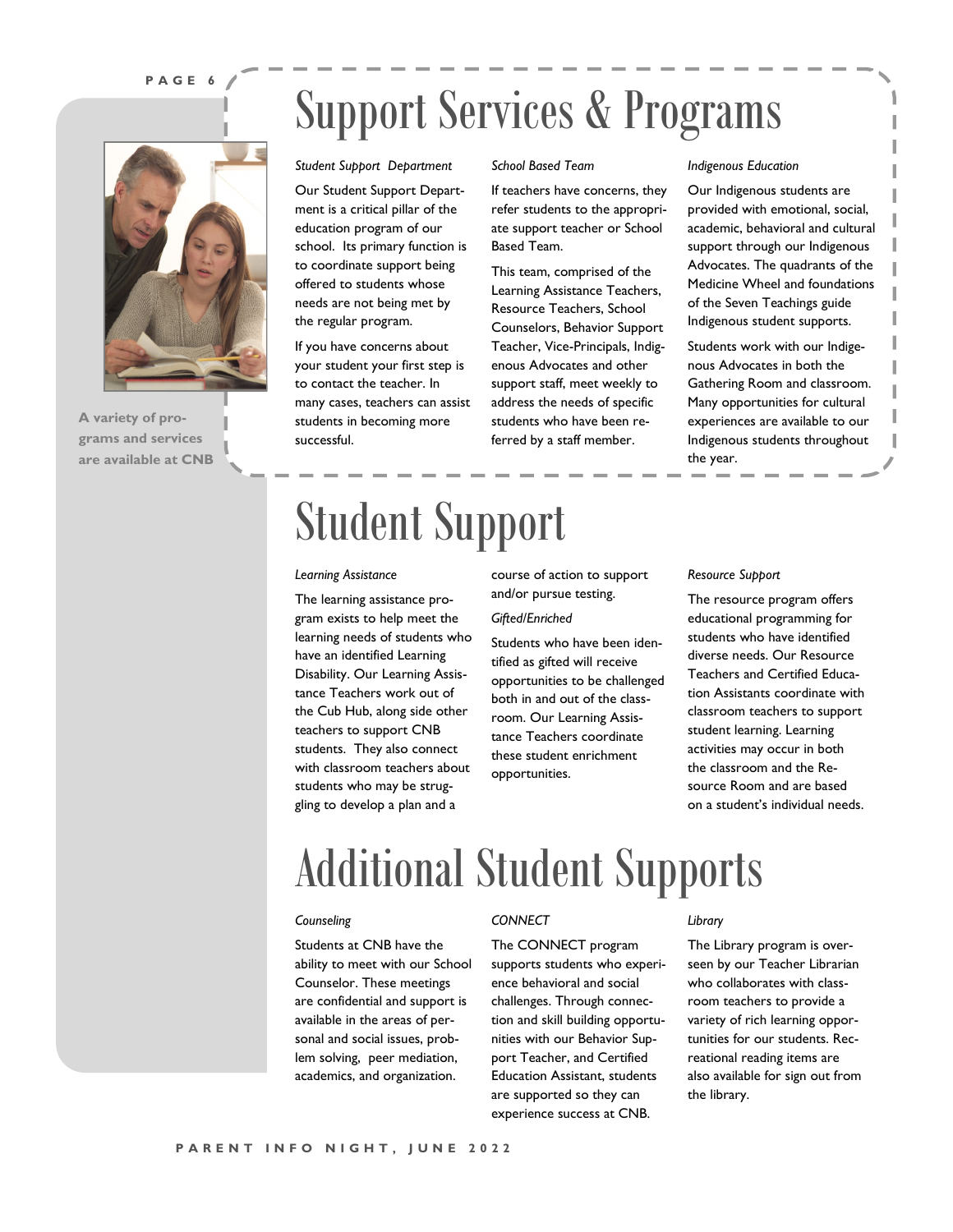### Reporting

Throughout the school year there will be three (3) formal reporting periods and two (2) parent-teacher conference days (October 25th and February 9th). We also have a Meet 'n' Greet event scheduled for Monday, September 19, 2022 .

Home-School communication is essential during the middle years. Parents are encouraged to communicate by email or phone with classroom teachers if they have concerns about student progress in a course.

### Opportunities for Involvement



There are many opportunities for parents to become meaningfully involved in the educational process at CNB. Any of the following areas would benefit from increased parent involvement:

First Week School Helpers, Fruit and Veggie Program, Lunch Program, School Store, Coaches, Field Studies Supervisors and/or Drivers, Career Speakers, Club Sponsors, and Parent Advisory Council.

**Download the School Messenger app for updates about upcoming events at CNB.**

Parent Advisory Council

The Parent Advisory Council (PAC) is the officially recognized voice of parents at the school level. The PAC is composed of all parents registered in the school. School staff may be invited to PAC meetings.

The PAC meeting schedule is set yearly. Please see the school website and calendar for PAC meeting dates each month. PAC discusses school issues of concern and organizes presentations and topics of interest to parents.

The role of the PAC is also to advise parents on how to present their individual concerns to the school and to ensure that an appropriate procedure is in place so that these concerns are heard at the school or if required, at the district level.

For your information, the following process should be used, as outlined in district Policy 460—Appeals.

#### *Appeals (the general process)*

Parents/guardians of a student who is entitled to an educational program in the Central Okanagan Public Schools may appeal the decision of an employee of the Board of Education which significantly affects the education, health or safety of a student. The following steps should be followed:

1. Parent/guardian will meet with employee to reach a solution, ex. teacher.

2. Parent/guardian will meet with the employee's supervisor to reach a solution, ex. principal.

3. Parent will meet with the area Assistant Superintendent to solve the issue.

4. Parent will meet with the Superintendent to solve the issue.

If at this point, the issue remains unsolved and the parent/guardian is not satisfied, they have the right to

a final appeal to the Board. Details of this process are available on the school district website and through the school.

This district policy is in place to help ensure that effective communication is part of the problem solving process and that parents/guardians and schools work as partners in providing quality education for students.

### **Upcoming PAC Meetings**

### **June 20th @ 6:30pm**

*Following this* 

Gr. 6 Parent Info Night

### **September 19th @ 6:30pm**

*Following the*  CNB Meet 'n' Greet *See the school website and online calendar for PAC meeting dates each month. Our website and weekly memos will also have additional information about how you can become involved at CNB.*